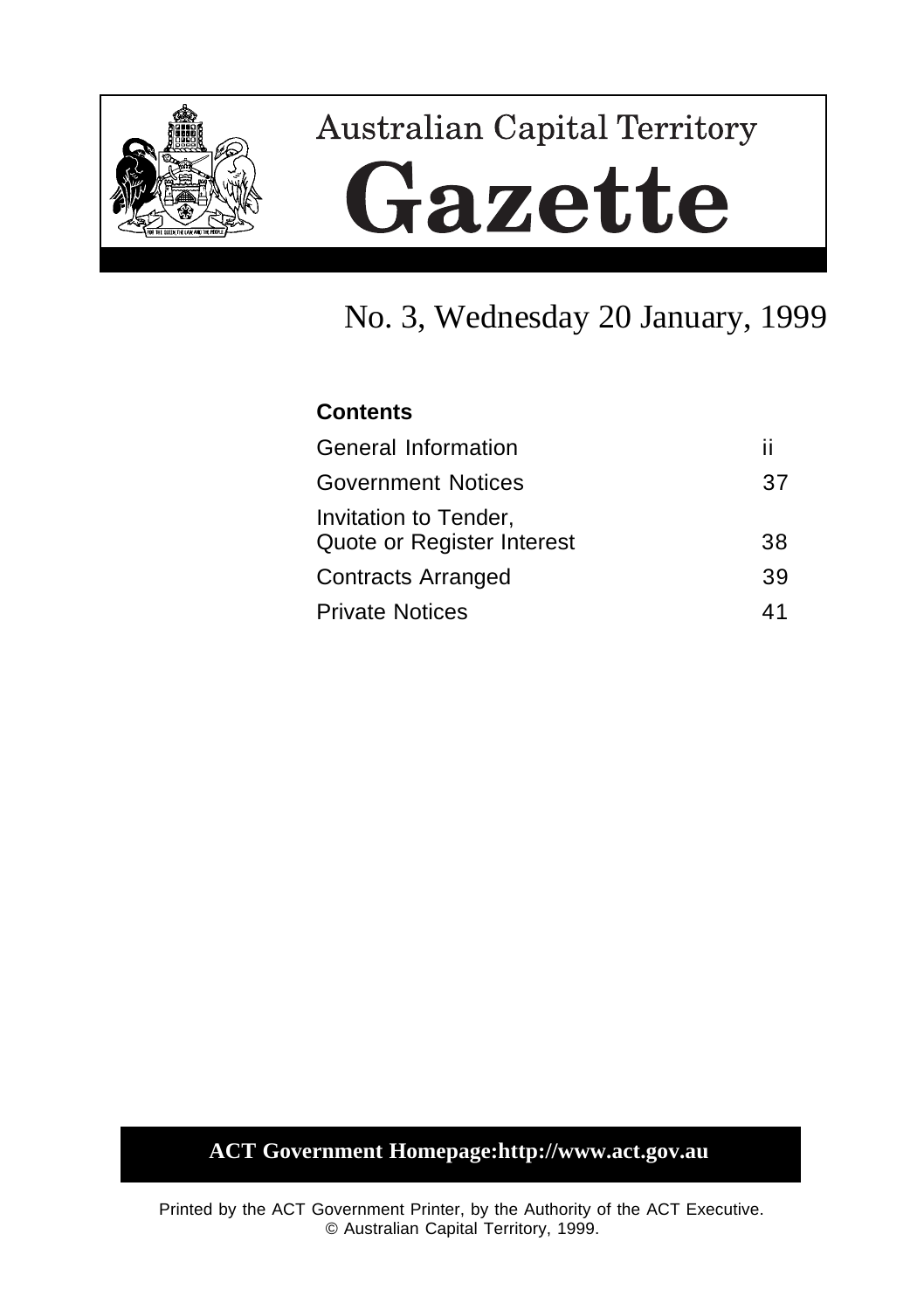# **GENERAL INFORMATION**

#### **ACT GOVERNMENT GAZETTE**

The ACT Government Gazette is published each Wednesday. The sections included in the publication are:

- General Information;
- Government Notices;
- Purchasing and Disposals;
- Invitations to Tender, Quote or Register Interest;
- Contracts arranged, and
- Private Notices

(Australian Public Service notices will continue to appear in the Commonwealth of Australia Gazette).

#### **CONTACT DETAILS**

ACT Gazette Officer Publishing Services GPO Box 158 Canberra Act 2601

Phone: (02) 6205 0484 Fax: (02) 6205 0266 **e-mail: gazette\_office@dpa.act.gov.au** ACT Gazette Office Level 7, Macarthur House Wattle Street Lyneham 2602

#### **Notices for Publications**

Notices for the Gazette are to be lodged by 12 noon on the Wednesday prior to publication. Notices can be lodged in advance in hard copy or facsimile, by electronic mail or diskette, with a brief message of instruction and a WORD compatible document attachment.

A Gazette Request Form must also be delivered to the Gazette Office, by hand, mail or fax. For copies of this form please telephone the Gazette Office or go to www.act.gov.au/government/reports/pub/gazreq.doc.

Signed notices must be sighted by the Gazette Office before gazettal can proceed.

**Purchasing and Disposal Codes** may be accessed on the ACT Government Website:

www.act.gov.au/government/report/pub/gazette/p&d.pdf. Alternatively, you may obtain a hard copy listing by contacting the gazette office.

#### **Private Notices**

The fee for a private notice is as follows:

• minimum charge \$1.00 per word or \$100.00 whichever is the greater.

Cheques are to be made payable to 'Publishing Services' and are to be forwarded to the Gazette office with a copy of the notice (Either on a PC formatted disk in WORD, or if the notice has already been emailed, a hard copy of the notice) and Gazette Request Form. Payment can be made by EFTPOS (Bankcard, Visa or Mastercard) by telephoning the Gazette Office. Payment must be received before gazettal can proceed.

#### **Purchasing and Subscriptions**

Copies of the ACT Government Gazette may be purchased at a cost of \$5.00 (or \$2.00 for a Special Gazette) from the ACT Government shopfront, Legislation/Gazette sales counter, East Row, Canberra City. Subscriptions to the Gazette maybe arranged through the Gazette Office at a price of \$180.00 (1 Jan 99 - 30 Jun 99) or part thereof, including postage. Refunds will not be given for cancellations. Claims for missing items will be recognised as valid if lodged within 28 days of publication.

#### **Copyright Notice - Australian Capital Territory**

This work is copyright. Apart from any use as permitted under the Copyright Act 1968, no part may be reproduced by any process without written permission from Library and Information Management, Department of Urban Services, ACT Government, GPO Box 249, Civic Square ACT 2608.

#### **Products and Services advertised in this publication are not necessarily endorsed by the ACT Government**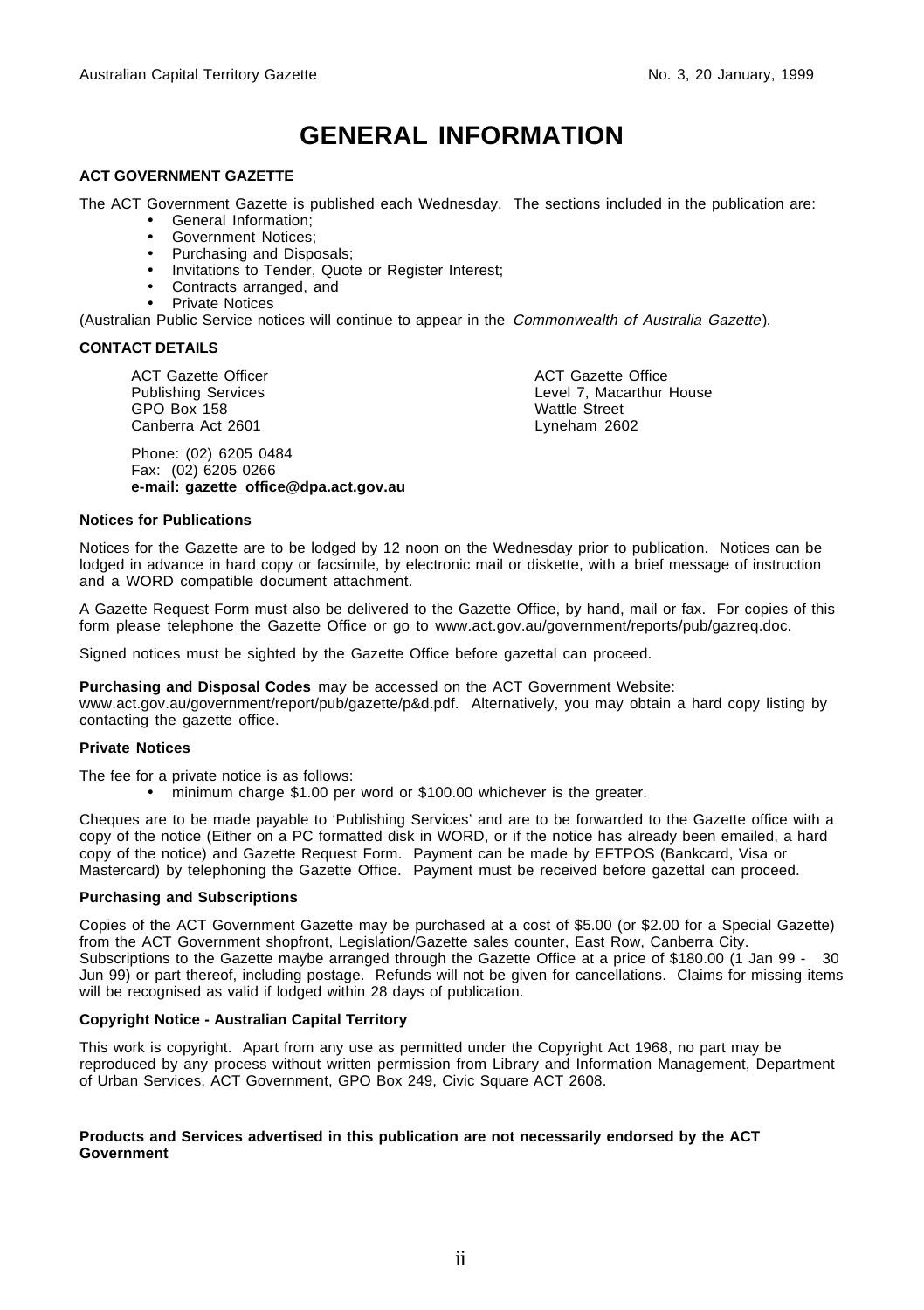## **GOVERNMENT NOTICES**

#### **AUSTRALIAN CAPITAL TERRITORY**

#### **AUSTRALIAN CAPITAL TERRITORY (GUNGAHLIN DEVELOPMENT AUTHORITY ACT 1996)**

#### **NOTICE**

Pursuant to Section 4 of the Gungahlin Development Authority Act 1996, I vary the Gungahlin Development Area as previously declared on 27 June 1997 and published in the Gazette No S197 of 30 June 1997, and varied on 16 January 1998 and published Special Gazette No. S35 of 16 January 1998 to include Block 33, Section 80 Palmerston and Block 1, Section 20, Gungahlin.

Dated this seventh day of January 1999.

**KATE CARNELL MLA TREASURER**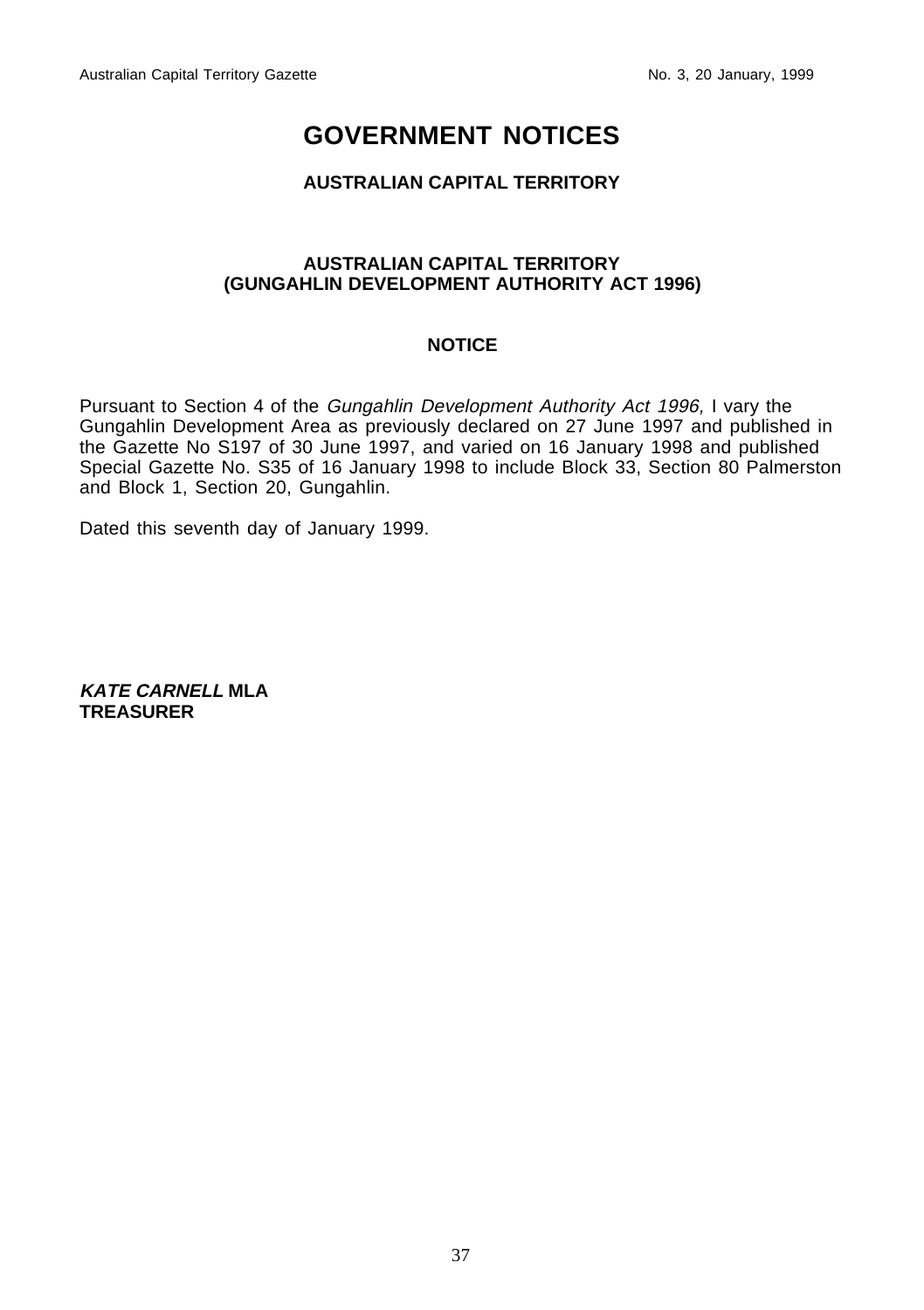# **INVITATION TO TENDER, QUOTE OR REGISTER INTEREST**

**YERRABI POND DISTRICT PARK BUILDING PACKAGE (PICNIC SHELTER, TOILETS & BBQ'S)** Tender No: T98232 This Tender was previously advertised. Closing date: 28 January 1999 Deposit: \$200<br>Location: Gunga Gungahlin Technical enquiries: Mike Lyons<br>PH: 02 6251 6313 02 6251 6313 Documents for the above tender are available from: **RD Gossip Pty Limited 2 Lawry Place Macquarie ACT 2614 Ph: 02 6251 6313 Fax: 02 6253 1989**----------------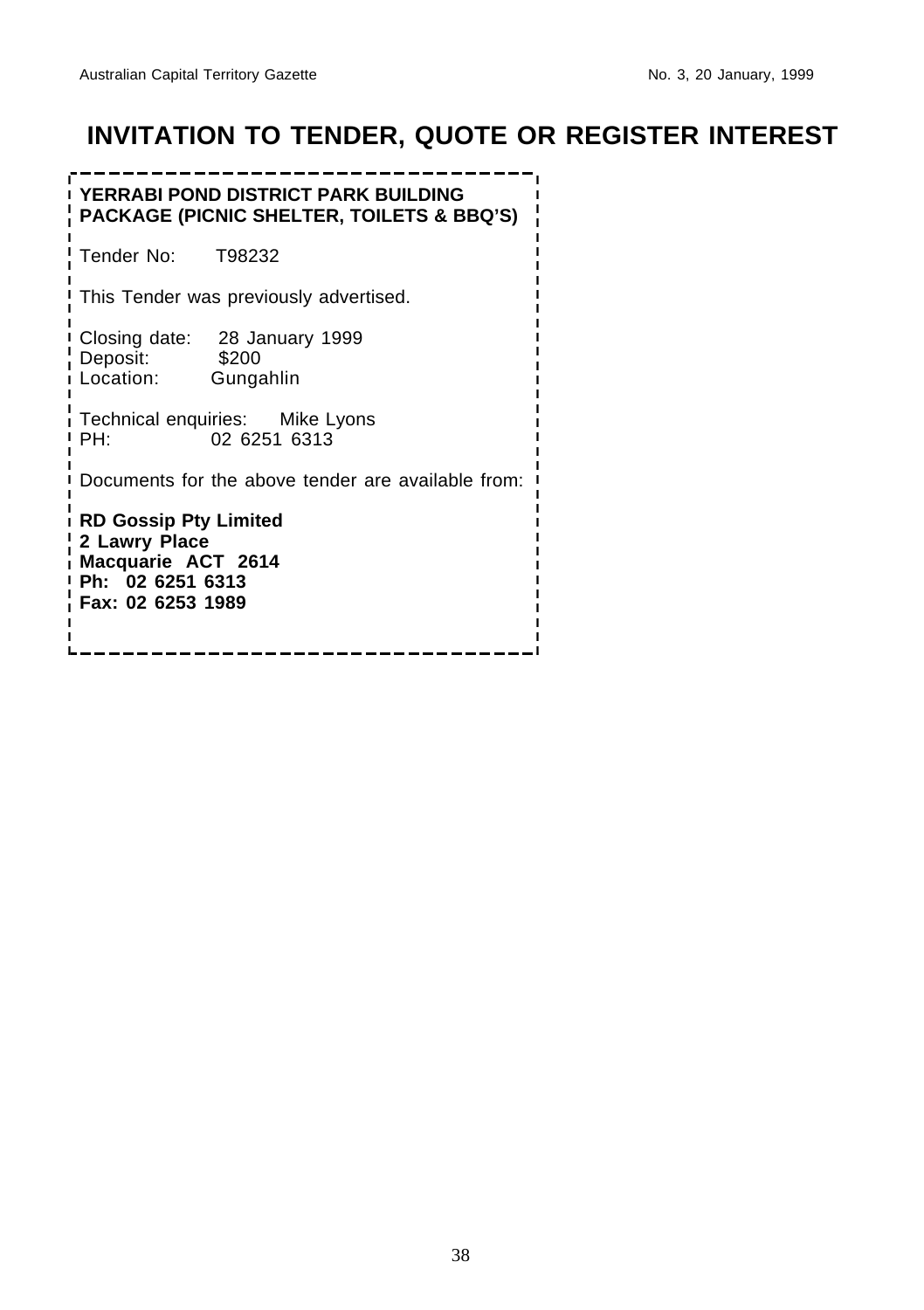# **CONTRACTS ARRANGED**

#### **Department or Agency: Canberra Urban Parks and Places**

Authorising Officer: Peter Tinson

**Contact Officer: Janice King**

**Joanne Mitchell**

**Telephone: 6207 6333**

| <b>Purchase</b> | <b>Description of Supplies</b>                                                                                                                                                                                                    | Value       | Period             | <b>Contractor</b>                                                                                  | <b>P&amp;S</b>  |
|-----------------|-----------------------------------------------------------------------------------------------------------------------------------------------------------------------------------------------------------------------------------|-------------|--------------------|----------------------------------------------------------------------------------------------------|-----------------|
| Reference       |                                                                                                                                                                                                                                   | (SA)        | Contract           | (Include postcode at end                                                                           | Code            |
| <b>Number</b>   |                                                                                                                                                                                                                                   |             |                    | of address)                                                                                        |                 |
| 121JK050AA      | Australian Trust for<br><b>Conservation Volunteers</b><br>Project for landcare program                                                                                                                                            | \$5,250.00  | N/A                | Australian Trust for<br><b>Conservation Volunteers</b><br>GPO Box 423<br>Ballarat Vic 3350         | $\overline{27}$ |
| 121JK051AA      | Grey work stations with dark<br>grey finish 2100x2100x750/750<br>with height adjustable keyboard<br>Mobile draws 2x1 locking grey<br>PCI-HN,710 operator chair no<br>arms in grey wool fabric                                     | \$3,366.00  | N/A                | Capital Office Furniture<br>Unit 5/26 Raws Crescent<br>Hume ACT 2620                               | 9               |
| 121JK055AA      | Period Order 1998/99<br>Survey: GIS shopping centre<br>maintenance maps for different<br>precincts                                                                                                                                | \$10,000.00 | N/A                | Landinfo Pty Ltd<br>PO Box 930<br>Dickson ACT 2602                                                 | 27              |
| 121JK056AA      | Flag pole sleeves for Civic<br>Unit costs and servicing                                                                                                                                                                           | \$7,125.00  | N/A                | Annelna Holdings Pty Ltd<br>RMB 33 Lobbs Hole<br>Williamsdale NSW 2620                             | 14              |
| 121JK058AA      | Replace the concrete base on<br>13 light poles. Tuggeranong<br><b>Town Park</b>                                                                                                                                                   | \$15,000.00 | N/A                | S & K Management Pty Ltd<br>50 Guthridge Crescent<br>Wanniassa ACT 2903                            | 22              |
| 121JK060AA      | Asset Management System,<br>workshops and system<br>requirements definition report.<br>5 Stages                                                                                                                                   | \$73,000.00 | C98101             | Park Management Systems<br>Po Box 1067<br>Dickson ACT 2602                                         | 27              |
| 121JK064AA      | Repairs and maintenance of<br>assets - Exaloos Toilets                                                                                                                                                                            | \$10,000.00 | N/A                | <b>Ecowise Services Limited</b><br>PO Box 1714<br>Fyshwick ACT 2609                                | 31              |
| 121JK066AA      | Survey of Canberra Urban Park<br>and Places tree assets in urban<br>space and street settings in<br>Canberra. This is a study project<br>of the trees within a decrete<br>region of Canberra such as<br>Tuggeranong or Belconnen. | \$30,000.00 | $Oct-98$<br>May-99 | <b>Australian Nation University</b><br>Department of Forestry<br>Linnaeus Way<br>Canberra ACT 2600 | 27              |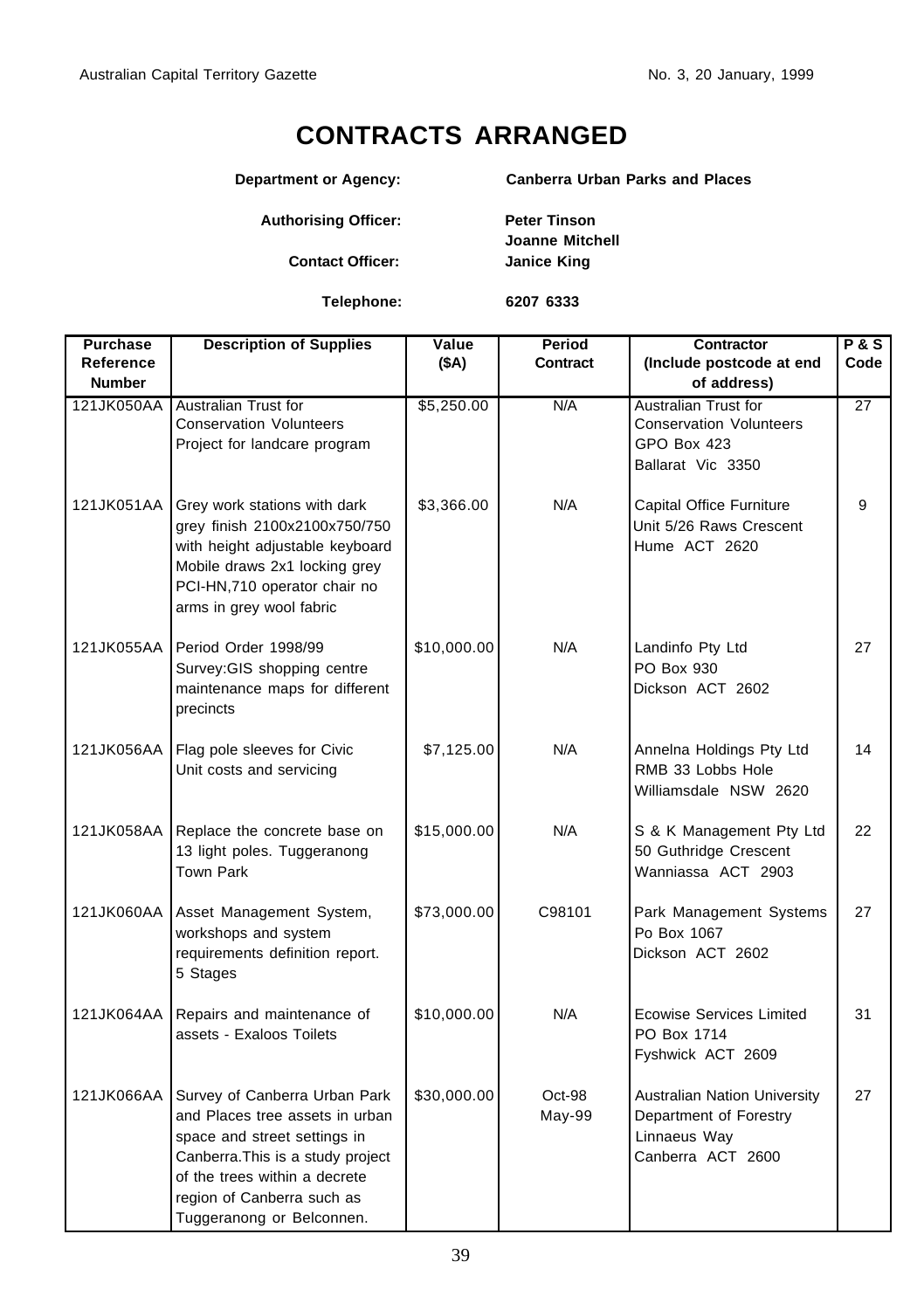## **CONTRACTS ARRANGED (Continued)**

**Department or Agency: Canberra Urban Parks and Places**

Authorising Officer: Peter Tinson

**Contact Officer: Janice King**

**Joanne Mitchell**

**Telephone: 6207 6333**

| <b>Purchase</b>            | <b>Description of Supplies</b>                                                                                                                                                                                                                                                  | Value       | Period                     | <b>Contractor</b>                                                                                                                   | <b>P&amp;S</b> |
|----------------------------|---------------------------------------------------------------------------------------------------------------------------------------------------------------------------------------------------------------------------------------------------------------------------------|-------------|----------------------------|-------------------------------------------------------------------------------------------------------------------------------------|----------------|
| Reference<br><b>Number</b> |                                                                                                                                                                                                                                                                                 | (SA)        | <b>Contract</b>            | (Include postcode at end<br>of address)                                                                                             | Code           |
| 121JK090AA                 | Extension of 121JK090A<br>To carry out project work on our<br>four main water bodies, namely<br>Lake Ginninderra, Lake<br>Tuggeranong, Gungahlin Pond<br>and Yerrabi Pond. As per the<br>terms and agreements given.                                                            | \$12,000.00 | N/A                        | Agtech Pty Ltd<br>PO Box 63<br>Torrens ACT 2607                                                                                     | 27             |
| 121JK071AA                 | 40 Copies of 291 page book<br>plus cover, 200 pages A4 black<br>only copies both sides (100 lvs)<br>24 pages A3 colour copies one<br>side folded to A4, 67 pages A4<br>colour copies one side. Books<br>bound with clear front cover and<br>blue PVC. Delivery as<br>requested. | \$4,576.00  | N/A                        | <b>Making Business Easier</b><br>Unit 2 Endeavour House<br><b>Cnr Captain Cook Crescent</b><br>& Canberra Avenue<br>Manuka ACT 2603 | 27             |
| 121JK072AA                 | As per Quote 20/10/98<br>Christmas decorations plus<br>delivery.                                                                                                                                                                                                                | \$3,108.80  | N/A                        | Chas Clarkson<br>78 Parramatta Road<br>Camperdown NSW 2050                                                                          | 12             |
| 121JK076AA                 | Temporary employment<br>ASO 2 5/11/98 - 29/1/99                                                                                                                                                                                                                                 | \$9,502.05  | N/A                        | <b>Allstaff Australia</b><br>Level 1 Lake View House<br><b>Cowlishaw Street</b><br>Greenway ACT 2900                                | 27             |
| 121JK083AA                 | Purchase of GPS Datalogger<br>(TDCI) plus software agreement<br>for 1 year                                                                                                                                                                                                      | \$4,920.00  | N/A                        | <b>Ultimate Positioning</b><br>PO Box 291<br>Pennant Hills NSW 2120                                                                 | 17             |
| 121JK087AA                 | Period Order December 98-99<br>A4 80 gsm Green Wrap 50%<br>recycled paper                                                                                                                                                                                                       | \$5,130.00  | N/A<br>Dec-98<br>to Dec-99 | Fuji Xerox Australia<br>116 Wollongong Street<br>Fyshwick ACT 2609                                                                  | 10             |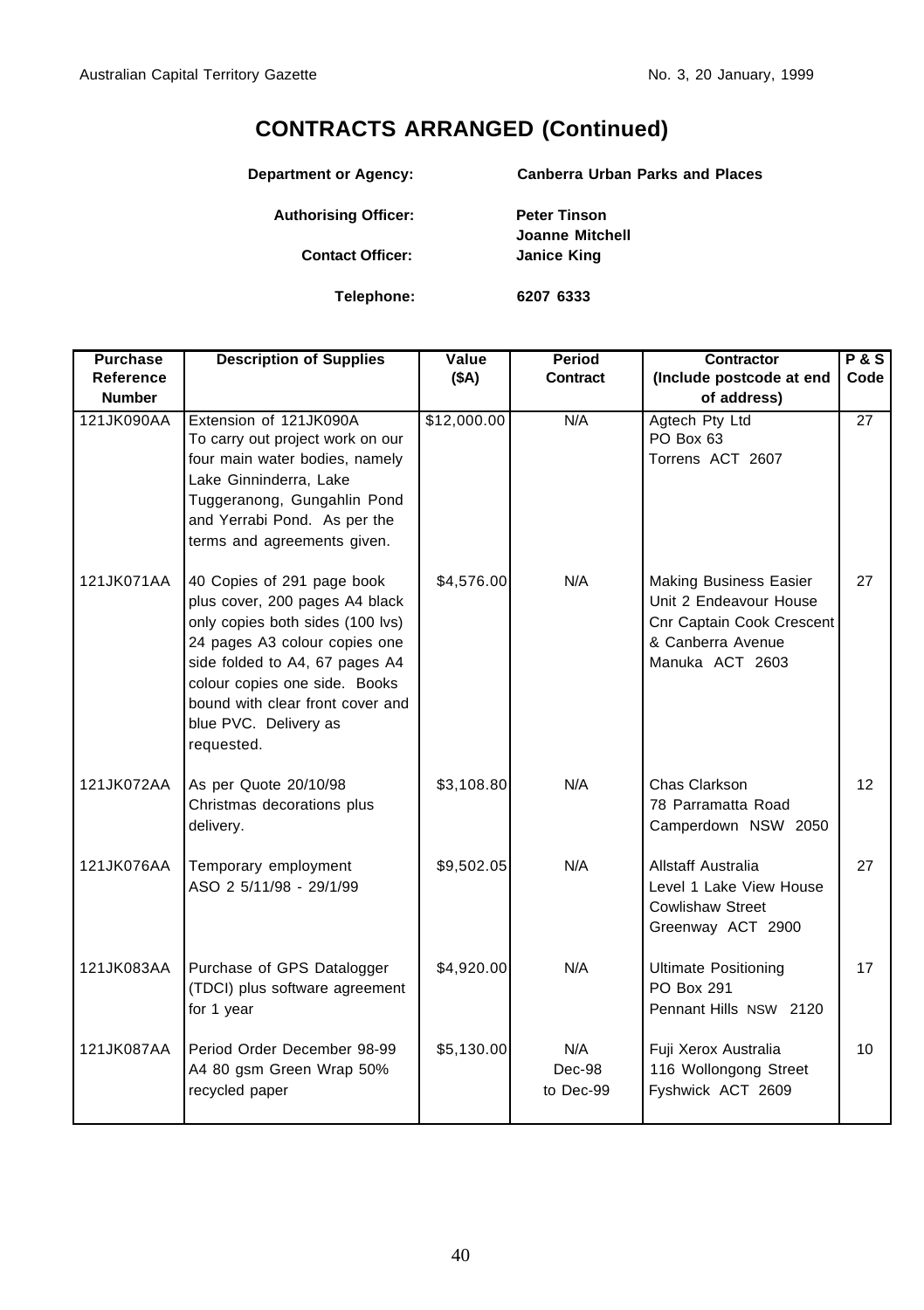# **PRIVATE NOTICES**

#### **NOTICE OF INTENDED APPLICATION FOR PROBATE**

#### **IN THE SUPREME COURT OF THE AUSTRALIAN CAPITAL TERRITORY**

#### **PROBATE JURISDICTION**

In the Estate of THOMAS CHARLES BAULK, late of 9 Paterson Street Ainslie in the Australian Capital Territory Pensioner , deceased.

Application will be made not earlier than 14 days after the publication of this notice that probate of the Will dated 26 July 1996 of the abovenamed deceased be granted to the PUBLIC TRUSTEE FOR THE AUSTRALIAN CAPITAL TERRITORY , the executor named in the will.

All notices may be served at the address below.

Creditors of the estate of the deceased are required to send particulars of their claims to:

Public Trustee for the Australian Capital Territory 1st Floor 4 Mort Street CANBERRA ACT 2601

within two months of date of publication hereof, after which time the Public Trustee may distribute the estate having regard only to those claims as received in writing.